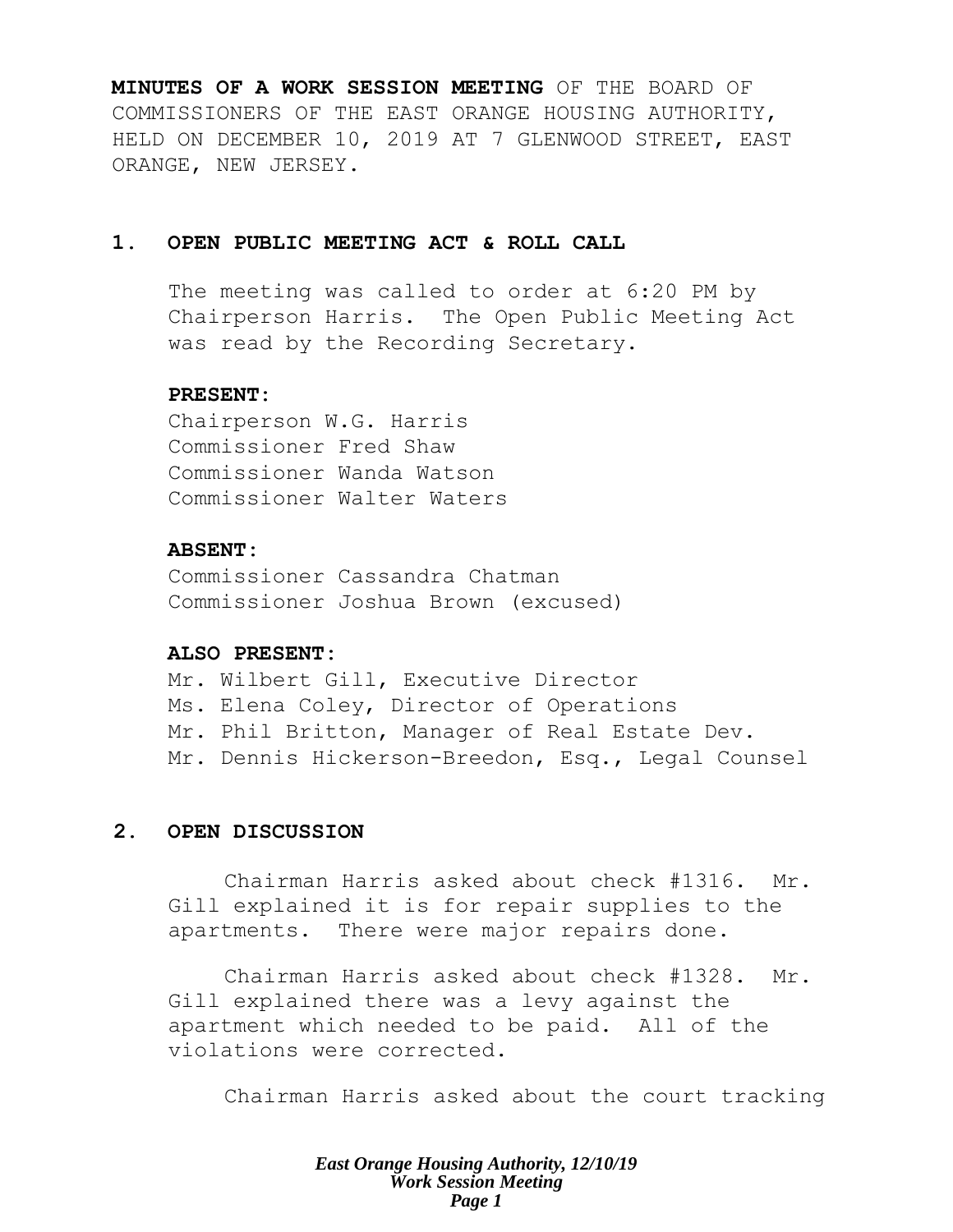sheet. Mr. Hickerson-Breedon explained the status of the cases.

## **3. ADJOURNMENT**

Work Session adjourned at 6:39PM.

*East Orange Housing Authority, 12/10/19 Work Session Meeting Page 2*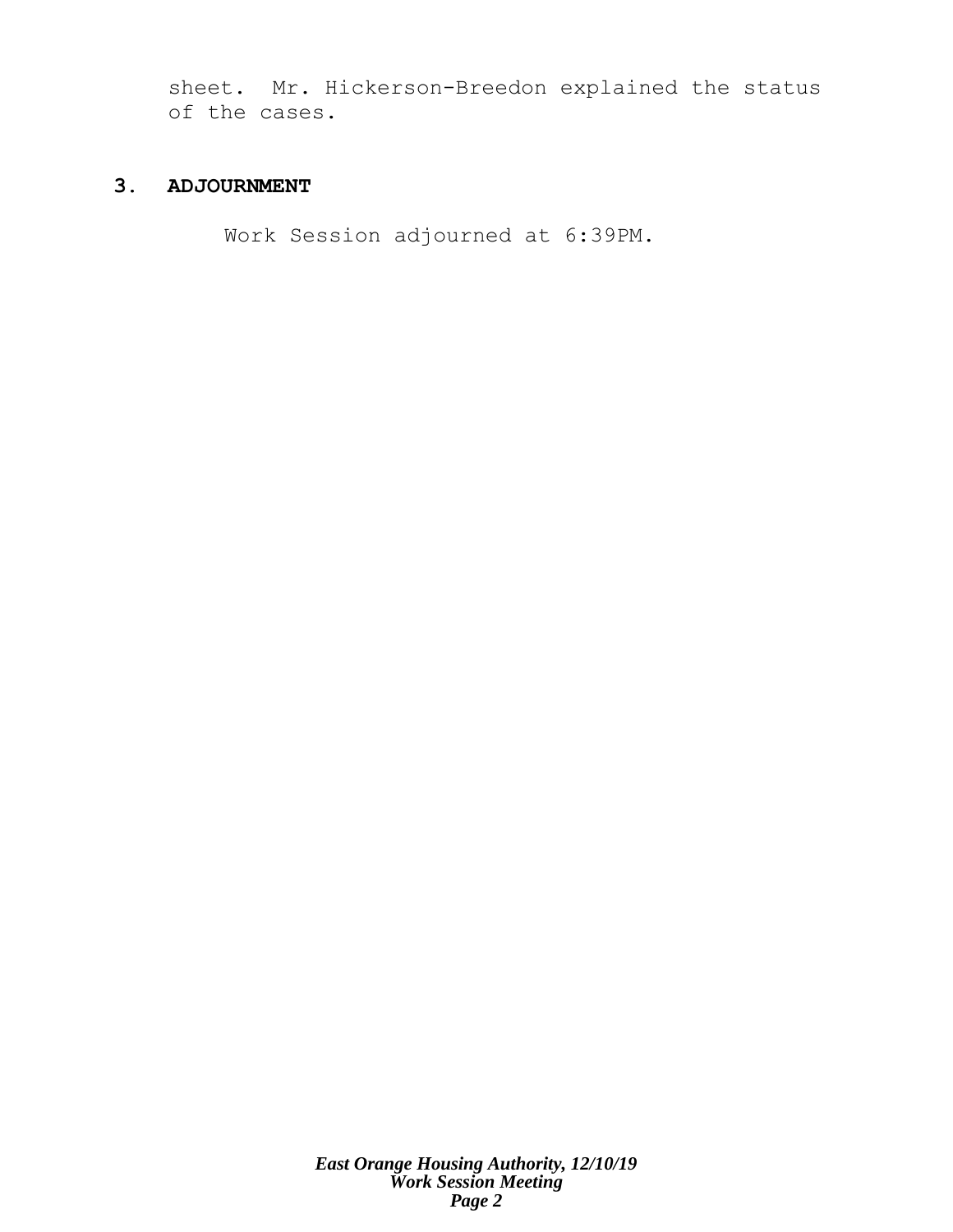**REGULAR MEETING** OF THE BOARD OF COMMISSIONERS OF THE EAST ORANGE HOUSING AUTHORITY, HELD ON DECEMBER 10, 2019 AT 7 GLENWOOD AVENUE, EAST ORANGE, NEW JERSEY.

The Board of Commissioners of the Housing Authority of the City of East Orange met in a Regular Meeting at 7 Glenwood Avenue, East Orange, New Jersey, on the  $10^{th}$ day of December, 2019, the place, date and hour duly established for the holding of such meeting. Chairperson W.G. Harris called the meeting to order at 7:00 PM.

The Recording Secretary stated that this meeting is being conducted in conformity with the Open Public Meeting Act. Notice of this Regular Meeting was emailed to Worrell Community Newspapers (East Orange Record) and NJ Advance Media on December 11, 2018. The notice was e-mailed and faxed to the City Clerk Office on December 24, 2018 and Public Information Office of the City of East Orange on December 26, 2018. The notice was posted at the administrative office and the Authority's two public housing developments on December 24, 2018.

### **PRESENT:**

Chairperson W.G. Harris Vice-Chairman Walter Waters Commissioner Wanda Watson Commissioner Fred Shaw

## **ABSENT:**

Commissioner Joshua Brown (excused) Commissioner Cassandra Chatman

### **ALSO PRESENT:**

Mr. Wilbert Gill, Executive Director Ms. Elena Coley, Director of Operations Mr. Phil Britton, Manager of Real Estate Dev. Mr. Hickerson-Breedon, Esq., Legal Counsel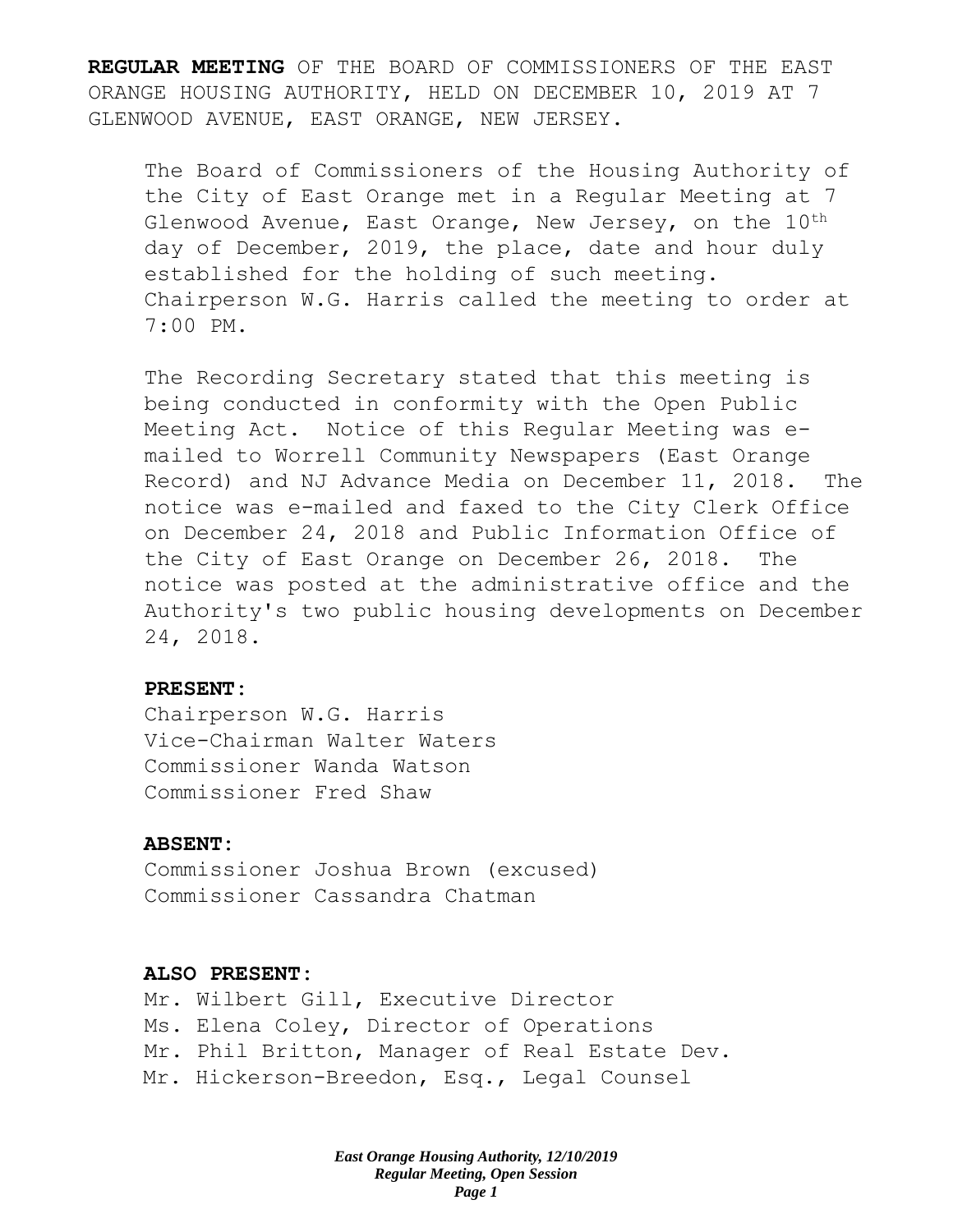#### **PUBLIC NOTICE OF REGULAR MEETING**

# **TO: BOARD OF COMMISSIONERS OF THE HOUSING AUTHORITY OF THE CITY OF EAST ORANGE, CITY CLERK OF EAST ORANGE, EAST ORANGE RECORD AND NEWARK STAR LEDGER**

Notice is hereby given pursuant to the Open Public Meetings Act, that a Regular Meeting of the Board of Commissioners of the Housing Authority of the City of East Orange, will be held on Tuesday, December 10, 2019, at 7:00 p.m. At 7 Glenwood Avenue, East Orange, New Jersey for the purpose of acting upon:

- **2019-50 AUTHORIZING OR RATIFYING PAYMENT OF THE BILL LIST FOR THE MONTH OF NOVEMBER 2019**
- **2019-51 RESOLUTION DESIGNATING DUANGRAT SIMPKINS AS A PUBLIC AGENCY COMPLIANCE OFFICER (P.A.C.O.) FOR THE EAST ORANGE HOUSING AUTHORITY FOR THE YEAR ENDING 2020**
- **2019-52 RESOLUTION APPOINTING DUANGRAT SIMPKINS AS ITS FUND COMMISSIONER FOR THE NEW JERSEY PUBLIC HOUSING AUTHORITY JOINT INSURANCE FUND FOR THE FUND YEAR 2020**
- **2019-53 AUTHORIZING THE EXECUTIVE DIRECTOR TO EXTEND THE PROPERTY MANAGEMENT AGREEMENT WITH PTGH-EO URBAN RENEWAL, LLC PROPERTIES FOR MANAGEMENT OF PARK TERRACE APARTMENTS AND GROVE HOUSE APARTMENTS FOR A PERIOD OF ONE YEAR**
- **2019-54 RESOLUTION AUTHORIZING RENEWAL OF A SHARE SERVICES AGREEMENT WITH THE HOUSING AUTHORITY OF THE CITY OF ELIZABETH TO PROVIDE DEVELOPMENT AND TECHNICAL CONSULTING SERVICES TO THE EAST ORANGE HOUSING AUTHORITY**
- **2019-55 RESOLUTION APPOINTING WILBERT GILL AS THE QUALIFIED PURCHASING AGENT FOR THE EAST ORANGE HOUSING AUTHORITY AND TO SET THE BID THRESHOLD AT \$40,000**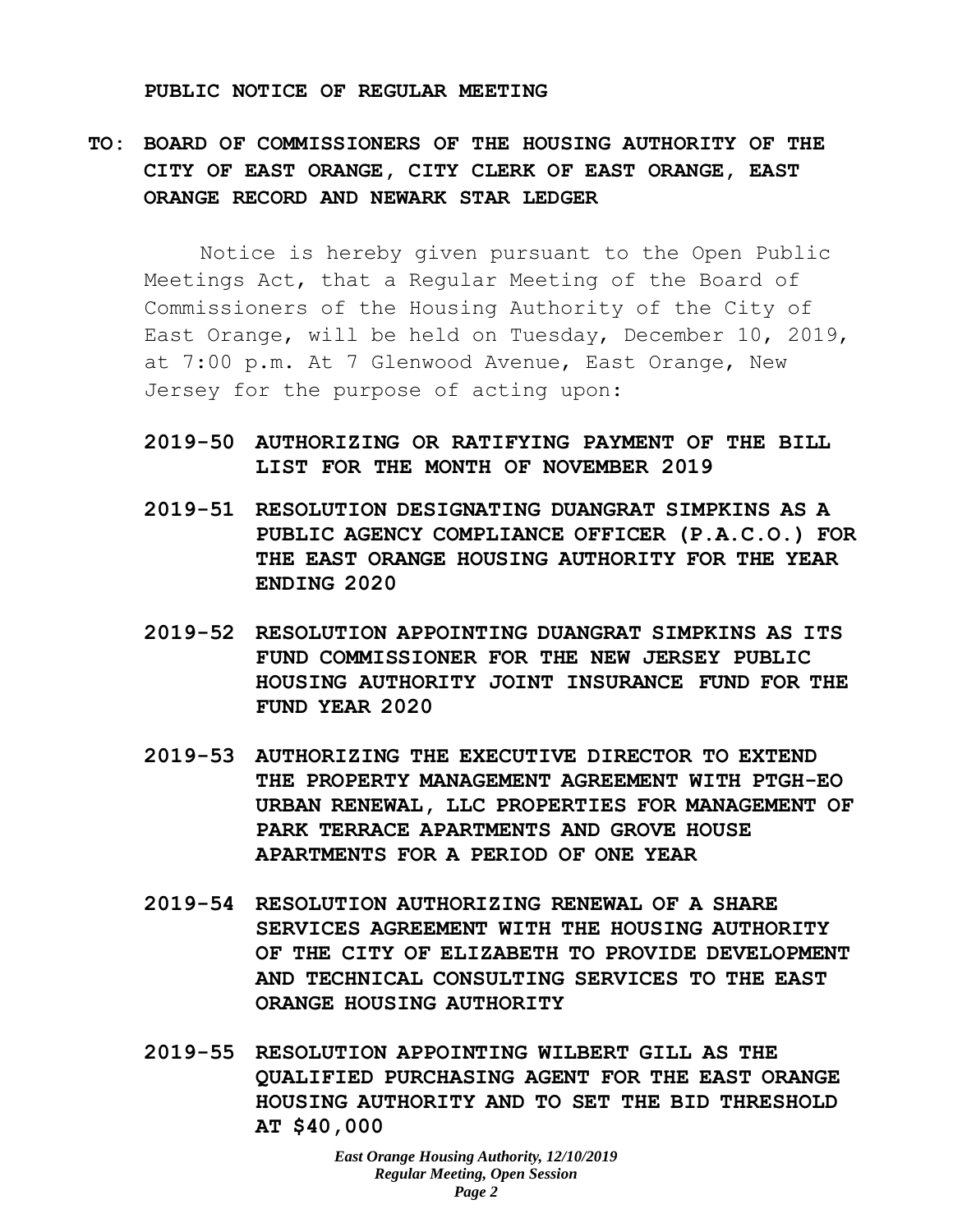- **2019-56 RESOLUTION AUTHORIZING THE EXECUTIVE DIRECTOR TO RENEW A LEASE AGREEMENT WITH 7 GLENWOOD AVE. ASSOC. LLC FOR HOUSING AUTHORITY ADMINISTRATIVE OFFICES FOR 18 MONTHS - PERIOD JANUARY 1, 2020 TO JUNE 30, 2021, WITH A MONTH TO MONTH OPTION THEREAFTER**
- **2019-57 RESOLUTION APPROVING CREATION OF A PART-TIME, EXEMPT POSITION OF ACCOUNTING MANAGER WITH A SALARY RANGE OF \$70,000 - \$80,000 PER YEAR, EFFECTIVE JANUARY 1, 2020**
- **2019-58 RESOLUTION AUTHORIZING PAYMENT OF 2019 DISCRETIONARY PAYMENT TO STAFF IN AN AMOUNT NOT TO EXCEED \$25,000 IN AGGREGATE**
- **2019-59 RESOLUTION ELECTING COMMISSIONER HARRIS FOR THE POSITION OF CHAIRPERSON FOR THE BOARD OF COMMISSIONERS FOR 2020**
- **2019-60 RESOLUTION ELECTING COMMISSIONER WATERS FOR THE POSITION OF VICE-CHAIRPERSON FOR THE BOARD OF COMMISSIONERS FOR 2020**
- **2019-61 RESOLUTION ELECTING COMMISSIONER SHAW FOR THE POSITION OF TREASURER FOR THE BOARD OF COMMISSIONERS FOR 2020**
- **2019-62 RESOLUTION AWARDING A CONTRACT TO COTO'S MASON LLC FOR PAINTING THE APARTMENTS UNITS AT CONCORD TOWERS**

And for the purpose of transacting any other business related hereto or which may properly come before each meeting.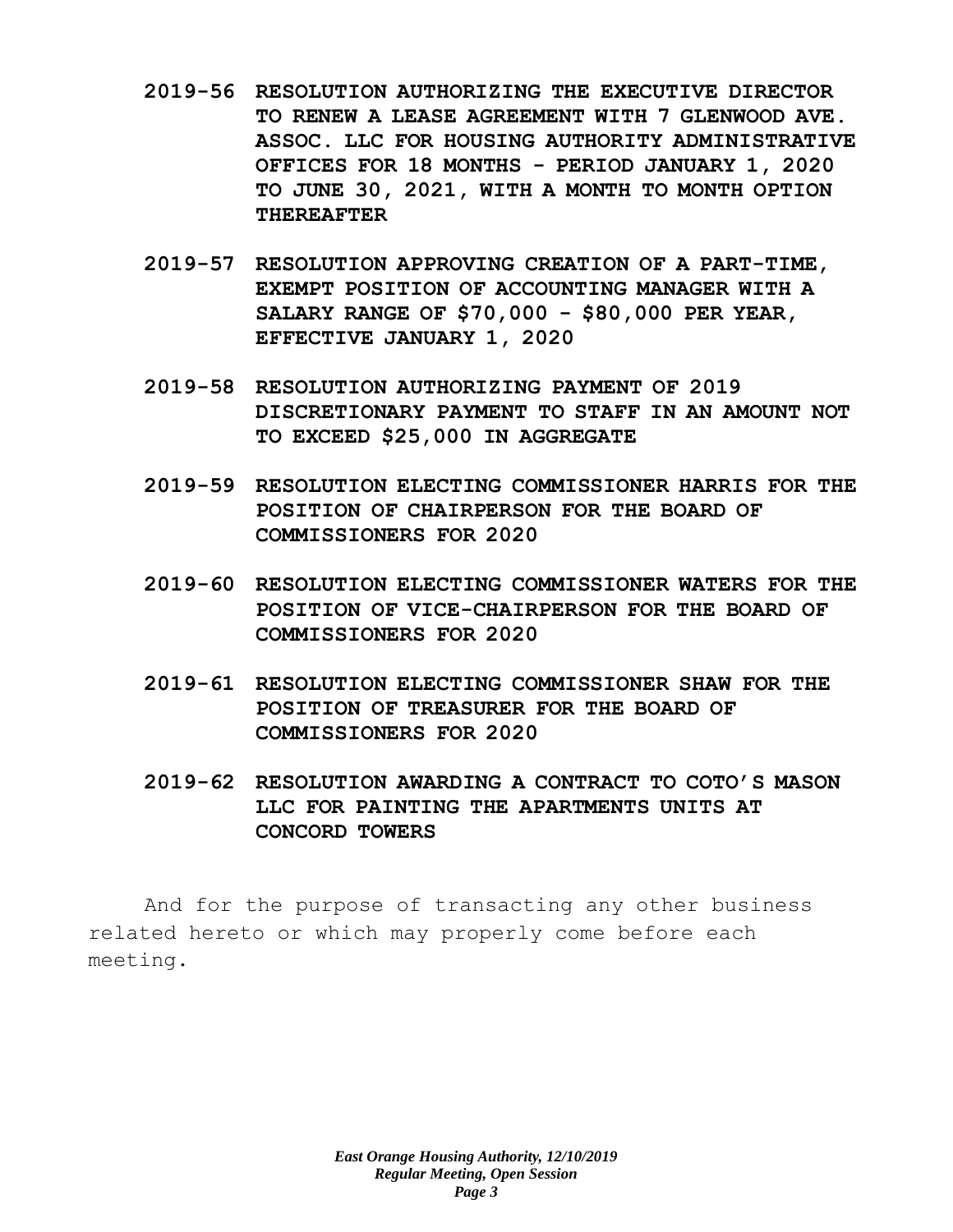## 1. **OPEN PUBLIC MEETING ACT and ROLL CALL**

## **PRESENT:**

Chairperson W.G. Harris Vice-Chairman Walter Waters Commissioner Fred Shaw Commissioner Wanda Watson

### **ABSENT:**

Commissioner Joshua Brown (excused) Commissioner Cassandra Chatman

### **ALSO PRESENT:**

Mr. Wilbert Gill, Executive Director Ms. Elena Coley, Director of Operations Mr. Phil Britton, Manager of Real Estate Dev. Ms. Hickerson-Breedon, Esq., Legal Counsel

## **2. MINUTES**

**MOTION:** Commissioner Waters moved to approve the minutes of the previous meeting in November of 2019. Commissioner Watson seconded. There were no questions.

ROLL CALL: Ayes: Watson, Waters, Shaw, Harris. Nays: None. Abstentions: None.

The Resolution was approved  $4-0-0$ .

## **3. VISITORS**

**Ellis Little**, 73 Brighton Avenue, landlord of 46 Boyden Street. Mr. Little said he spoke with Mr. Gill and his matter was resolved.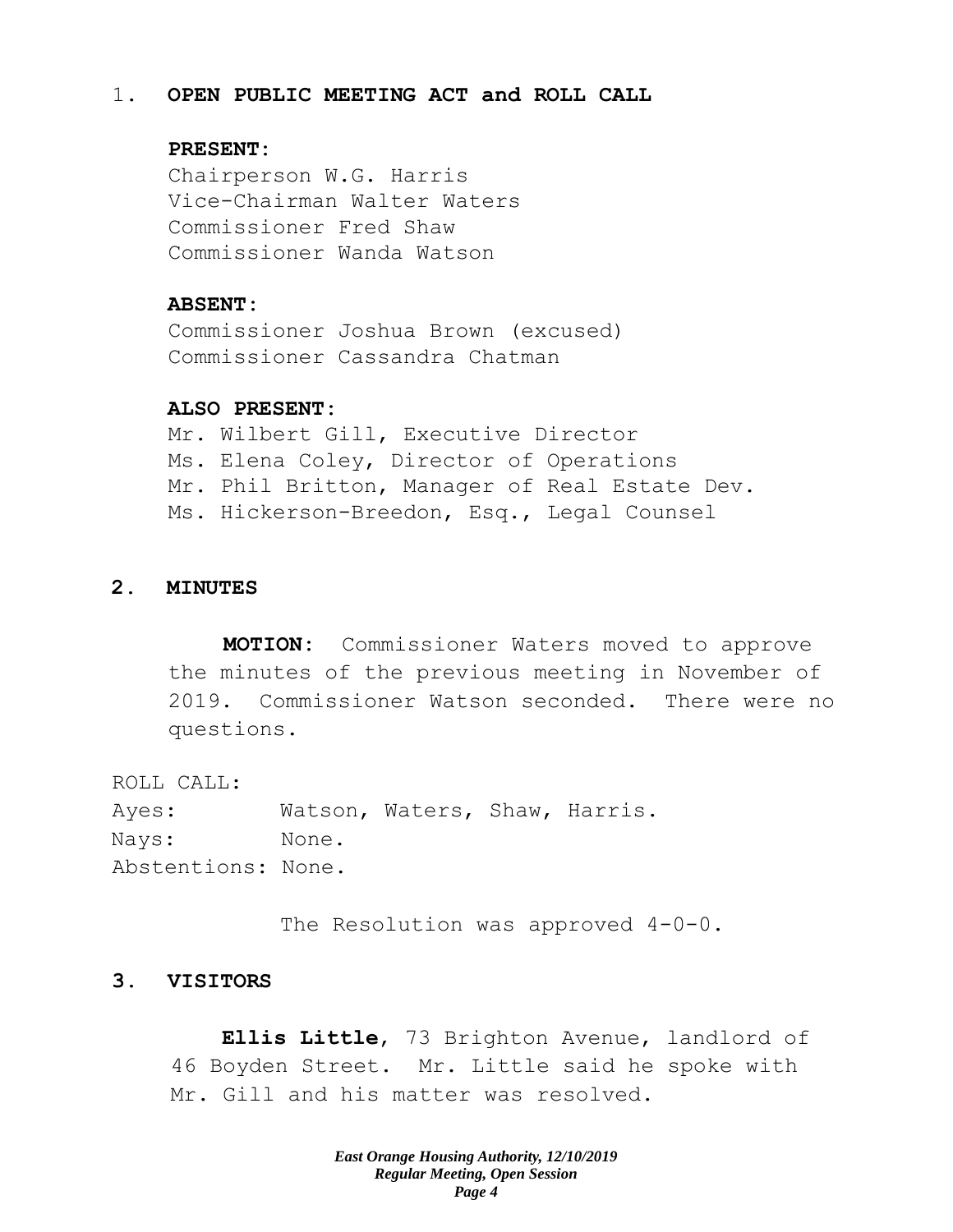## **4. EXECUTIVE SESSION**

The following statement was read prior to Executive Session...

BE IT HEREBY RESOLVED that, pursuant to Chapter 231, P.L., 1975 of the laws of the State of New Jersey, the "Open Public Meeting Act", the East Orange Housing Authority meets in closed session for the purpose of matters of confidentiality and attorney/client privilege. It is expected that the matters discussed in this closed session can be made public at the time that the need for confidentiality no longer exists.

Commissioner Waters moved to go into Executive Session to discuss confidential personnel, contract and litigation issues. Commissioner Watson seconded. There were no questions.

ROLL CALL:

Ayes: Waters, Watson, Shaw, Harris. Nays: None. Abstentions: None.

> The motion carried 4-0-0. The Commissioners went into Executive Session at 7:04 PM.

**MOTION:** Commissioner Shaw moved to return to open session, after discussing personnel and litigation matters. Commissioner Waters seconded. There were no questions.

ROLL CALL:

Ayes: Waters, Watson, Shaw, Harris. Nays: None.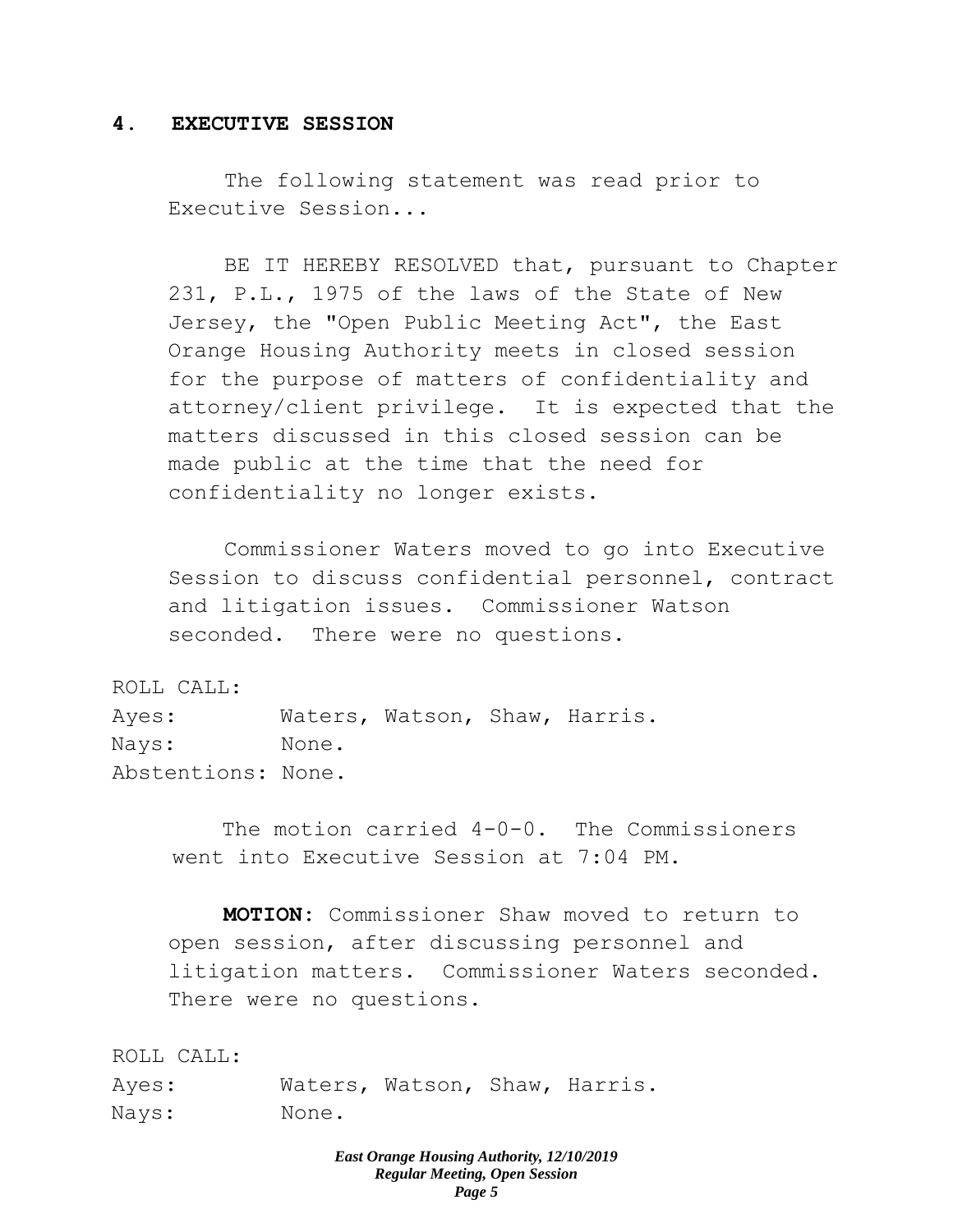Abstentions: None.

The motion carried 4-0-0. The Commissioners returned to Open Session at 7:34 PM.

### **5. APPROVAL OF THE BILLS**

**MOTION:** Commissioner Waters moved to approve the payment of bills. Commissioner Shaw seconded. There were no questions.

ROLL CALL:

Ayes: Watson, Waters, Shaw, Harris. Nays: None. Abstentions: None.

The Resolution was approved 4-0-0.

### **6. REPORTS**

#### **COMMITTEE REPORTS**

**REAL ESTATE DEVELOPMENT:** There was no report. **FINANCE:** There was no report. **BUILDINGS & GROUNDS:** There was no report. **BY-LAWS & PROCUREMENT:** There was no report. **PERSONNEL:** There was no report. **NON-PROFIT COMMITTEE:** There was no report. **EOHCDC BOARD OF DIRECTORS**: There was no report.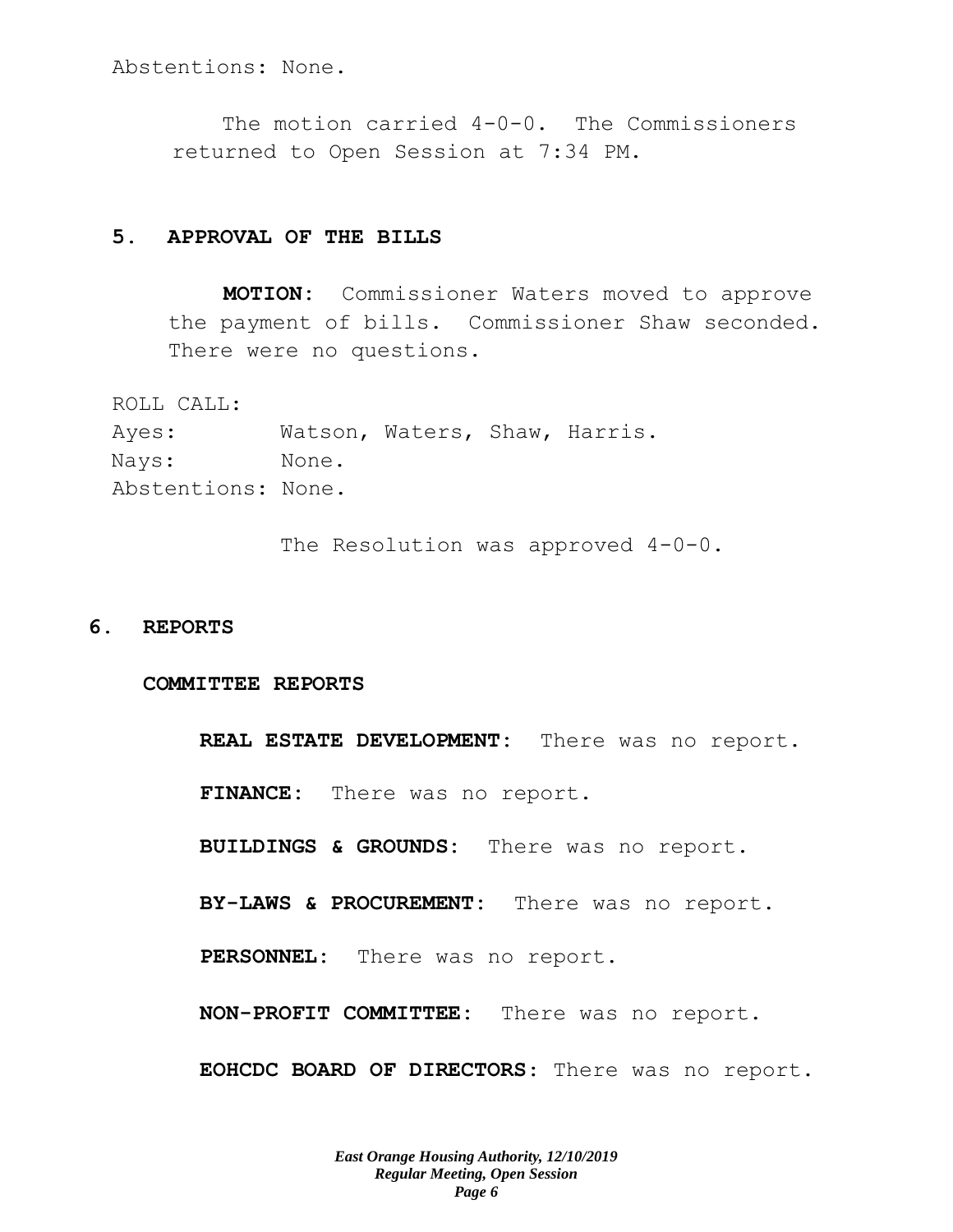### **LEGAL REPORT (Board Attorneys)**

There was no report.

## **EXECUTIVE DIRECTOR**

The report stood. Mr. Gill and Ms. Coley highlighted his report and answered questions from the Commissioners.

### **7. OLD BUSINESS**

There was no Old Business.

## **8. NEW BUSINESS**

There was no New Business.

### **9. RESOLUTIONS**

# **2019-51 RESOLUTION DESIGNATING DUANGRAT SIMPKINS AS A PUBLIC AGENCY COMPLIANCE OFFICER (P.A.C.O.) FOR THE EAST ORANGE HOUSING AUTHORITY FOR THE YEAR ENDING 2020**

Commissioner Waters moved to approve. Commissioner Shaw seconded. There were no questions.

ROLL CALL: Ayes: Watson, Waters, Shaw, Harris. Nays: None. Abstentions: None.

The Resolution was approved  $4-0-0$ .

## **2019-52 RESOLUTION APPOINTING DUANGRAT SIMPKINS AS ITS**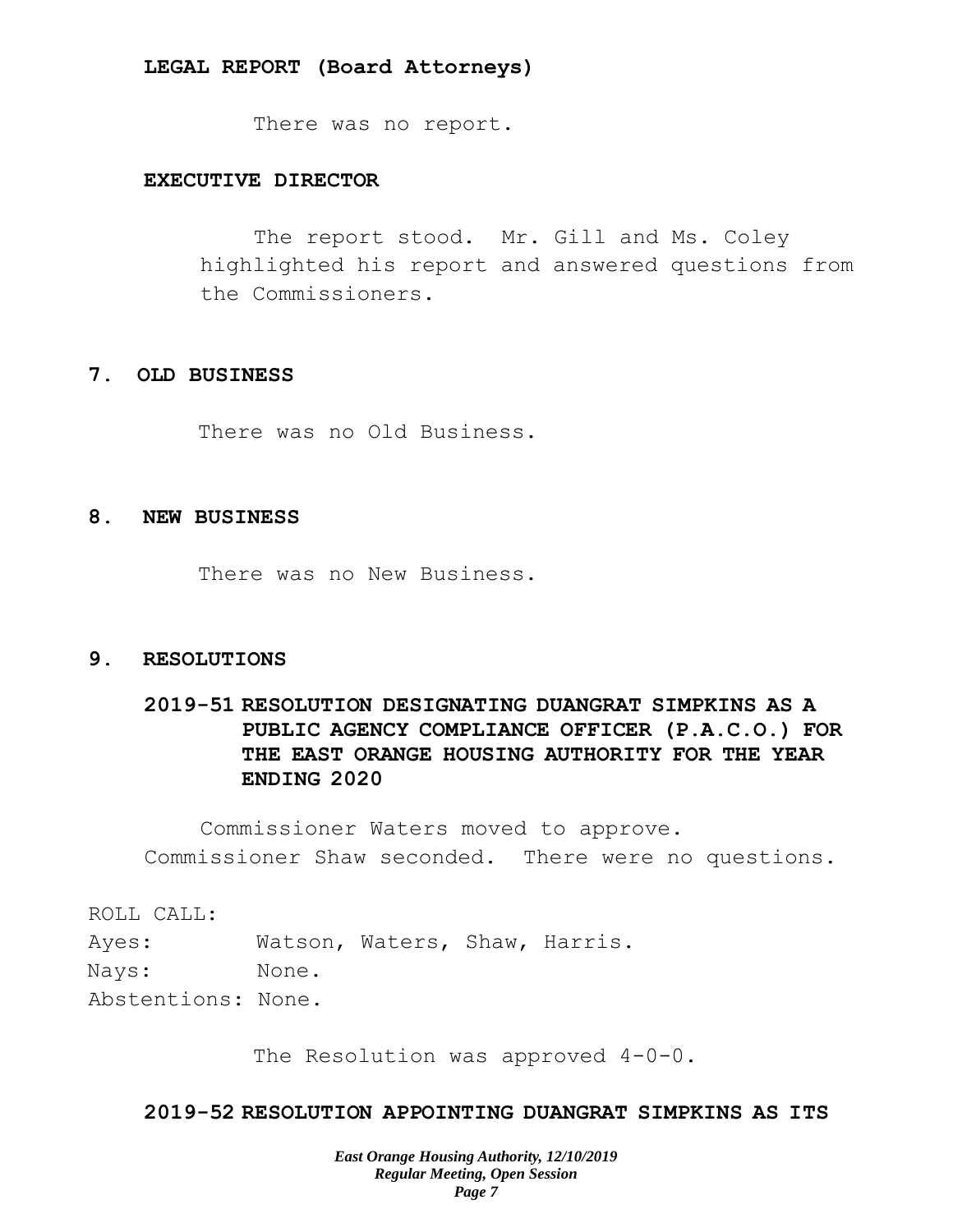## **FUND COMMISSIONER FOR THE NEW JERSEY PUBLIC HOUSING AUTHORITY JOINT INSURANCE FUND FOR THE FUND YEAR 2020**

Commissioner Waters moved to approve. Commissioner Watson seconded. There were no questions.

ROLL CALL:

Ayes: Watson, Waters, Shaw, Harris.

Nays: None.

Abstentions: None.

The Resolution was approved 4-0-0.

# **2019-53 AUTHORIZING THE EXECUTIVE DIRECTOR TO EXTEND THE PROPERTY MANAGEMENT AGREEMENT WITH PTGH-EO URBAN RENEWAL, LLC PROPERTIES FOR MANAGEMENT OF PARK TERRACE APARTMENTS AND GROVE HOUSE APARTMENTS FOR A PERIOD OF ONE YEAR**

Commissioner Shaw moved to approve. Commissioner Waters seconded. There were no questions.

ROLL CALL:

Ayes: Watson, Waters, Shaw, Harris. Nays: None.

Abstentions: None.

The Resolution was approved 4-0-0.

# **2019-54 RESOLUTION AUTHORIZING RENEWAL OF A SHARE SERVICES AGREEMENT WITH THE HOUSING AUTHORITY OF THE CITY OF ELIZABETH TO PROVIDE DEVELOPMENT AND TECHNICAL CONSULTING SERVICES TO THE EAST ORANGE HOUSING AUTHORITY**

Commissioner Waters moved to approve. Commissioner Shaw seconded. There were no questions.

ROLL CALL: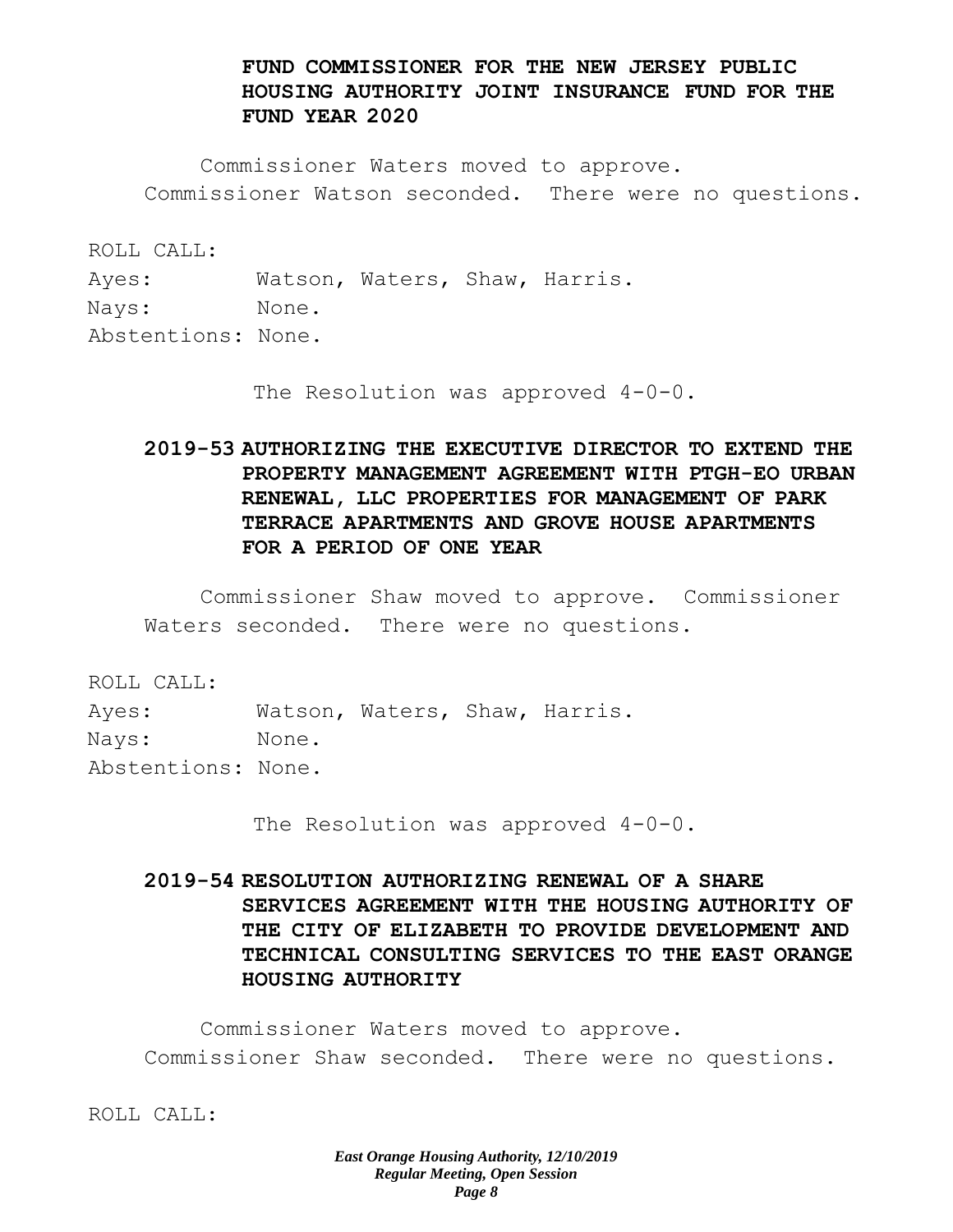Ayes: Watson, Waters, Shaw, Harris. Nays: None. Abstentions: None.

The Resolution was approved  $4-0-0$ .

# **2019-55 RESOLUTION APPOINTING WILBERT GILL AS THE QUALIFIED PURCHASING AGENT FOR THE EAST ORANGE HOUSING AUTHORITY AND TO SET THE BID THRESHOLD AT \$40,000**

Commissioner Waters moved to approve. Commissioner Watson seconded. There were no questions.

ROLL CALL:

Ayes: Watson, Waters, Shaw, Harris. Nays: None. Abstentions: None.

The Resolution was approved 4-0-0.

**2019-56 RESOLUTION AUTHORIZING THE EXECUTIVE DIRECTOR TO RENEW A LEASE AGREEMENT WITH 7 GLENWOOD AVE. ASSOC. LLC FOR HOUSING AUTHORITY ADMINISTRATIVE OFFICES FOR 18 MONTHS - PERIOD JANUARY 1, 2020 TO JUNE 30, 2021, WITH A MONTH TO MONTH OPTION THEREAFTER**

Commissioner Shaw moved to approve. Commissioner Waters seconded. There were no questions.

ROLL CALL:

Ayes: Watson, Waters, Shaw, Harris.

Nays: None.

Abstentions: None.

The Resolution was approved  $4-0-0$ .

## **2019-57 RESOLUTION APPROVING CREATION OF A PART-TIME, EXEMPT POSITION OF ACCOUNTING MANAGER WITH A**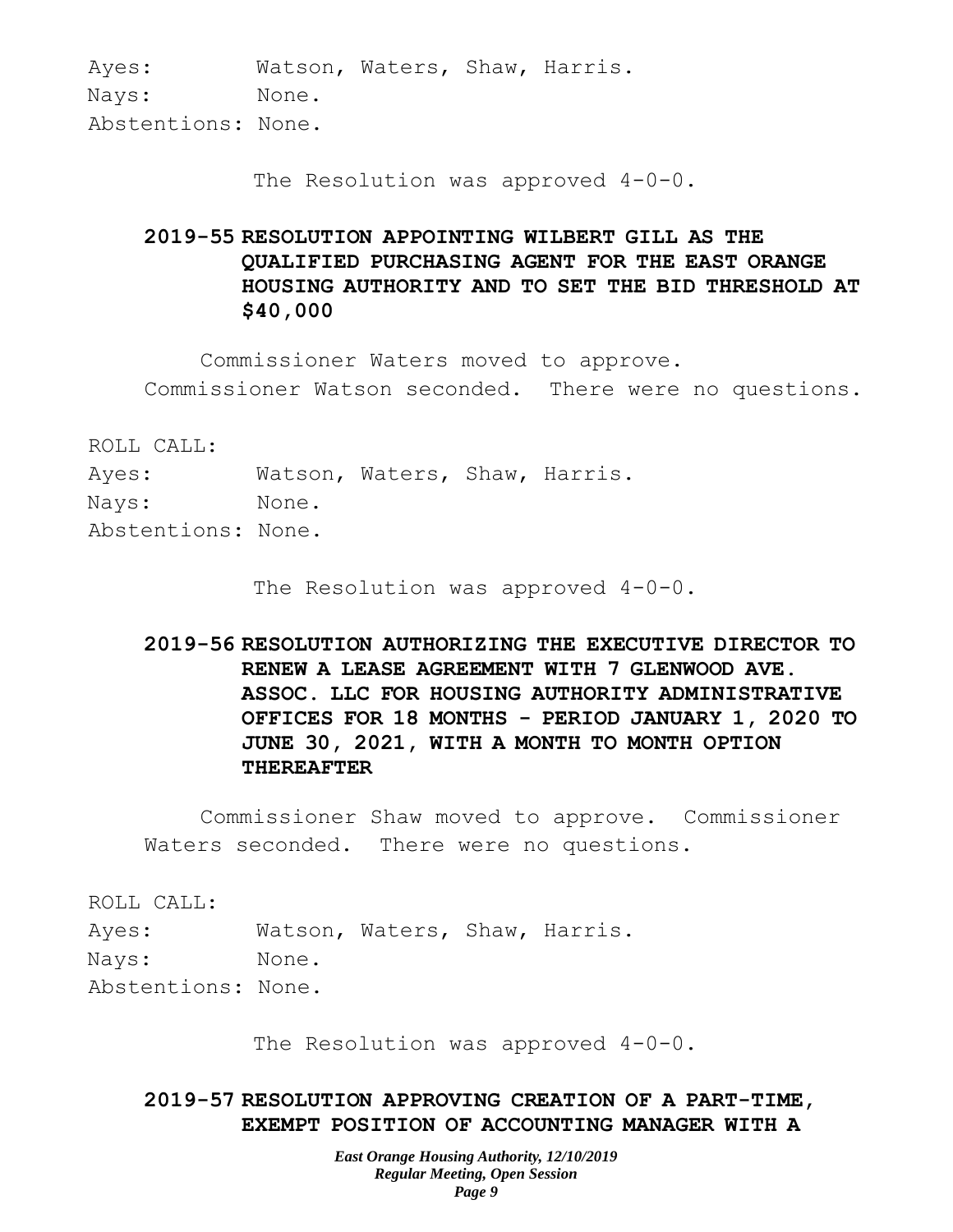## **SALARY RANGE OF \$70,000 - \$80,000 PER YEAR, EFFECTIVE JANUARY 1, 2020**

Commissioner Shaw moved to approve. Commissioner Waters seconded. There were no questions.

ROLL CALL:

Ayes: Waters, Shaw, Harris.

Nays: None.

Abstentions: Watson.

The Resolution was approved 3-0-1.

# **2019-58 RESOLUTION AUTHORIZING PAYMENT OF 2019 DISCRETIONARY PAYMENT TO STAFF IN AN AMOUNT NOT TO EXCEED \$25,000 IN AGGREGATE**

Commissioner Shaw moved to approve. Commissioner Waters seconded. There were no questions.

ROLL CALL: Ayes: Watson, Waters, Shaw, Harris. Nays: None. Abstentions: None.

The Resolution was approved 4-0-0.

## **NOMINATIONS FOR CHAIRMAN:**

Commissioner Watson nominated Commissioner Harris to be Chairman of the EOHA Board of Commissioners. Commissioner Shaw seconded.

As there were no other nominations, Commissioner Watson moved to close the nominations. Commissioner Harris seconded.

ROLL CALL TO CLOSE NOMINATIONS FOR CHAIRMAN: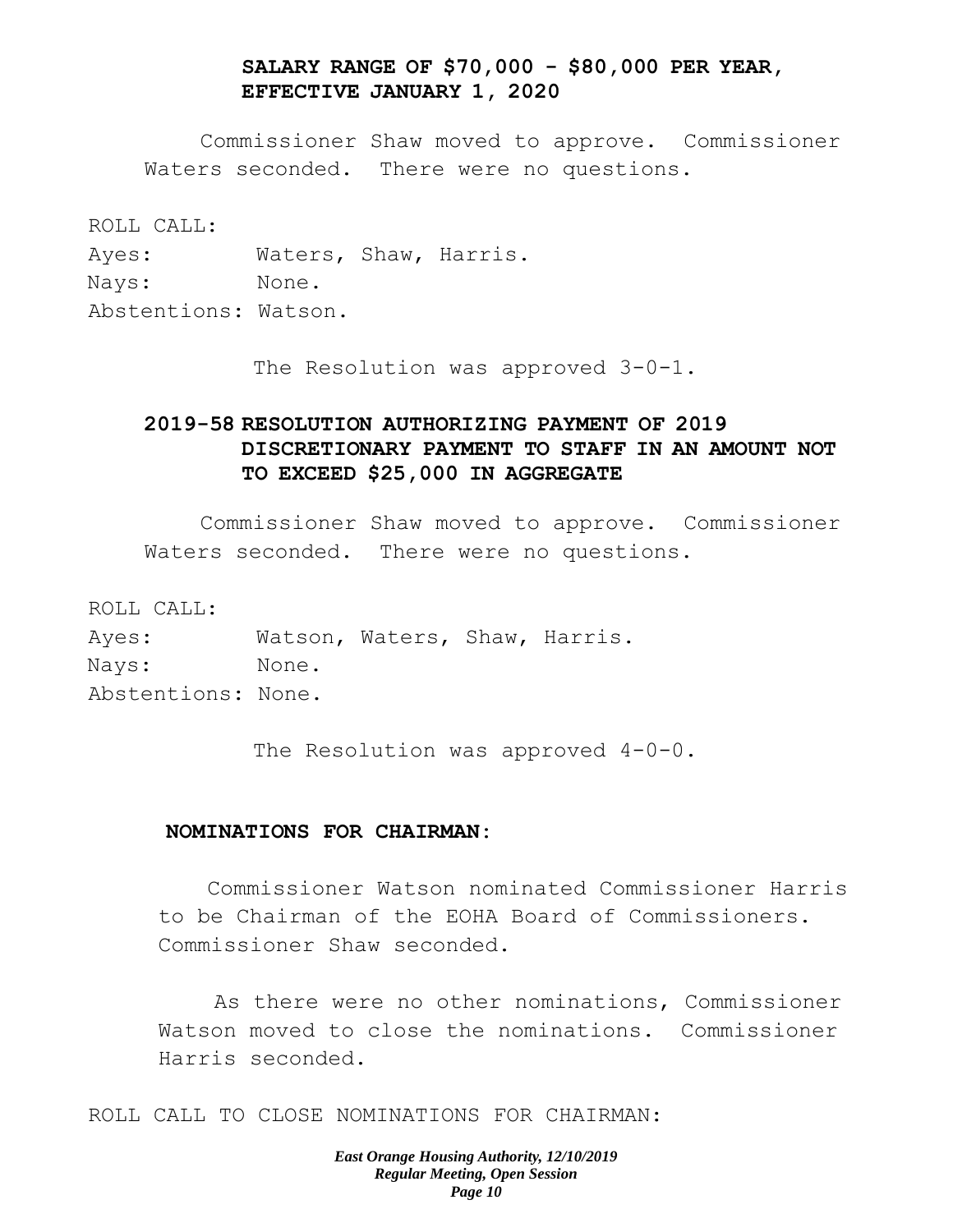Ayes: Waters, Watson, Harris, Shaw. Nays: None. Abstentions: None.

The motion was approved  $4-0-0$ .

# **2019-59 RESOLUTION ELECTING COMMISSIONER HARRIS FOR THE POSITION OF CHAIRPERSON FOR THE BOARD OF COMMISSIONERS FOR 2020**

Commissioner Waters moved to approve. Commissioner Watson seconded. There were no questions.

ROLL CALL:

Ayes: Watson, Waters, Shaw, Harris. Nays: None. Abstentions: None.

The Resolution was approved 4-0-0.

## **NOMINATIONS FOR VICE-CHAIRMAN:**

Commissioner Watson nominated Commissioner Waters to be Vice-Chairman of the EOHA Board of Commissioners. Commissioner Shaw seconded.

As there were no other nominations, Commissioner Harris moved to close the nominations. Commissioner Watson seconded.

ROLL CALL TO CLOSE NOMINATIONS FOR VICE-CHAIRMAN: Ayes: Waters, Watson, Harris, Shaw. Nays: None. Abstentions: None.

The motion was approved  $4-0-0$ .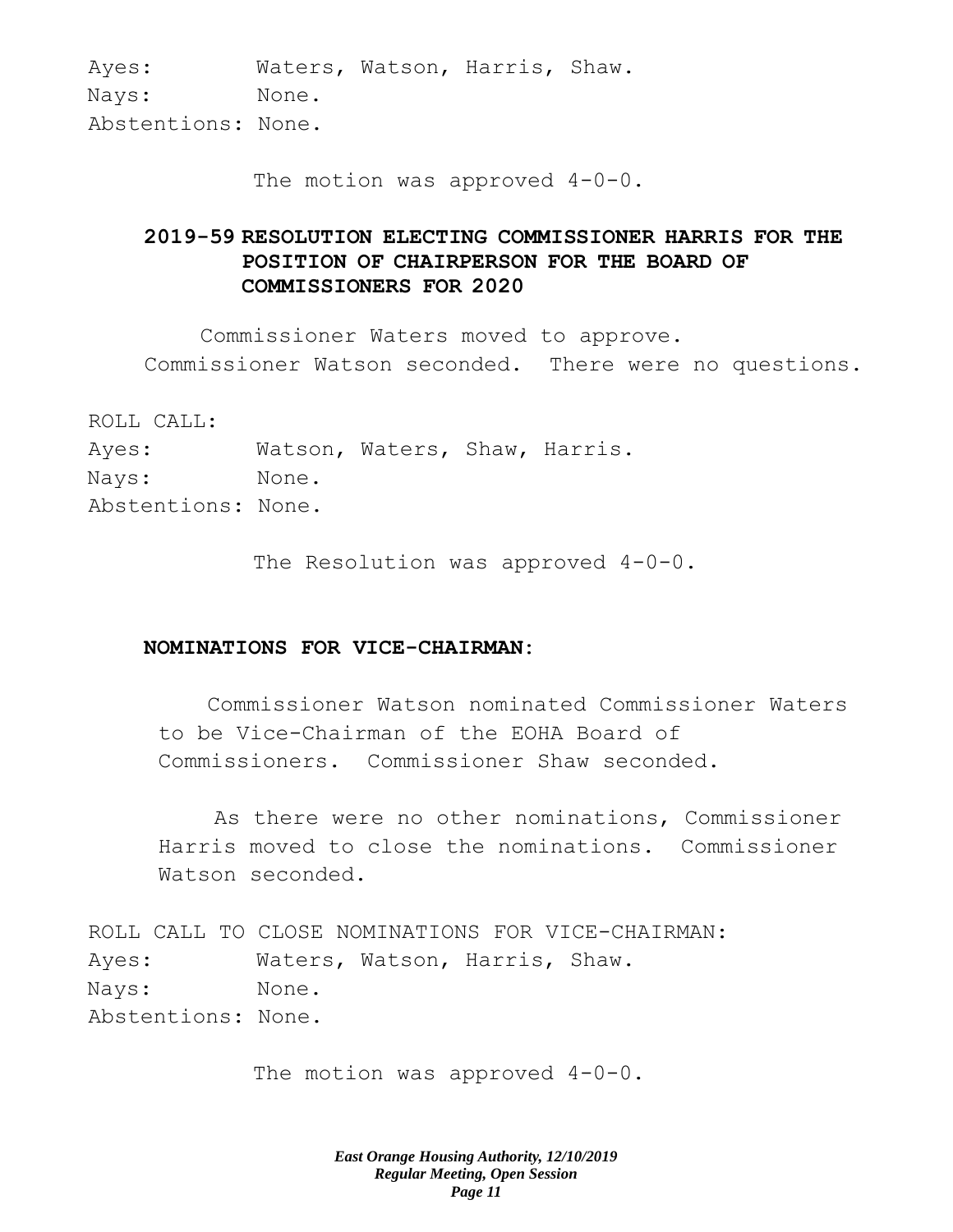# **2019-60 RESOLUTION ELECTING COMMISSIONER WATERS FOR THE POSITION OF VICE-CHAIRPERSON FOR THE BOARD OF COMMISSIONERS FOR 2020**

Commissioner Waters moved to approve. Commissioner Watson seconded. There were no questions.

ROLL CALL:

Ayes: Watson, Waters, Shaw, Harris. Nays: None. Abstentions: None.

The Resolution was approved  $4-0-0$ .

### **NOMINATIONS FOR TREASURER:**

Commissioner Harris nominated Commissioner Shaw to be Chairman of the EOHA Board of Commissioners. Commissioner Watson seconded.

As there were no other nominations, Commissioner Harris moved to close the nominations. Commissioner Watson seconded.

ROLL CALL TO CLOSE NOMINATIONS FOR TREASURER: Ayes: Waters, Watson, Harris, Shaw. Nays: None. Abstentions: None.

The motion was approved 4-0-0.

# **2019-61 RESOLUTION ELECTING COMMISSIONER SHAW FOR THE POSITION OF TREASURER FOR THE BOARD OF COMMISSIONERS FOR 2020**

Commissioner Waters moved to approve. Commissioner Watson seconded. There were no questions.